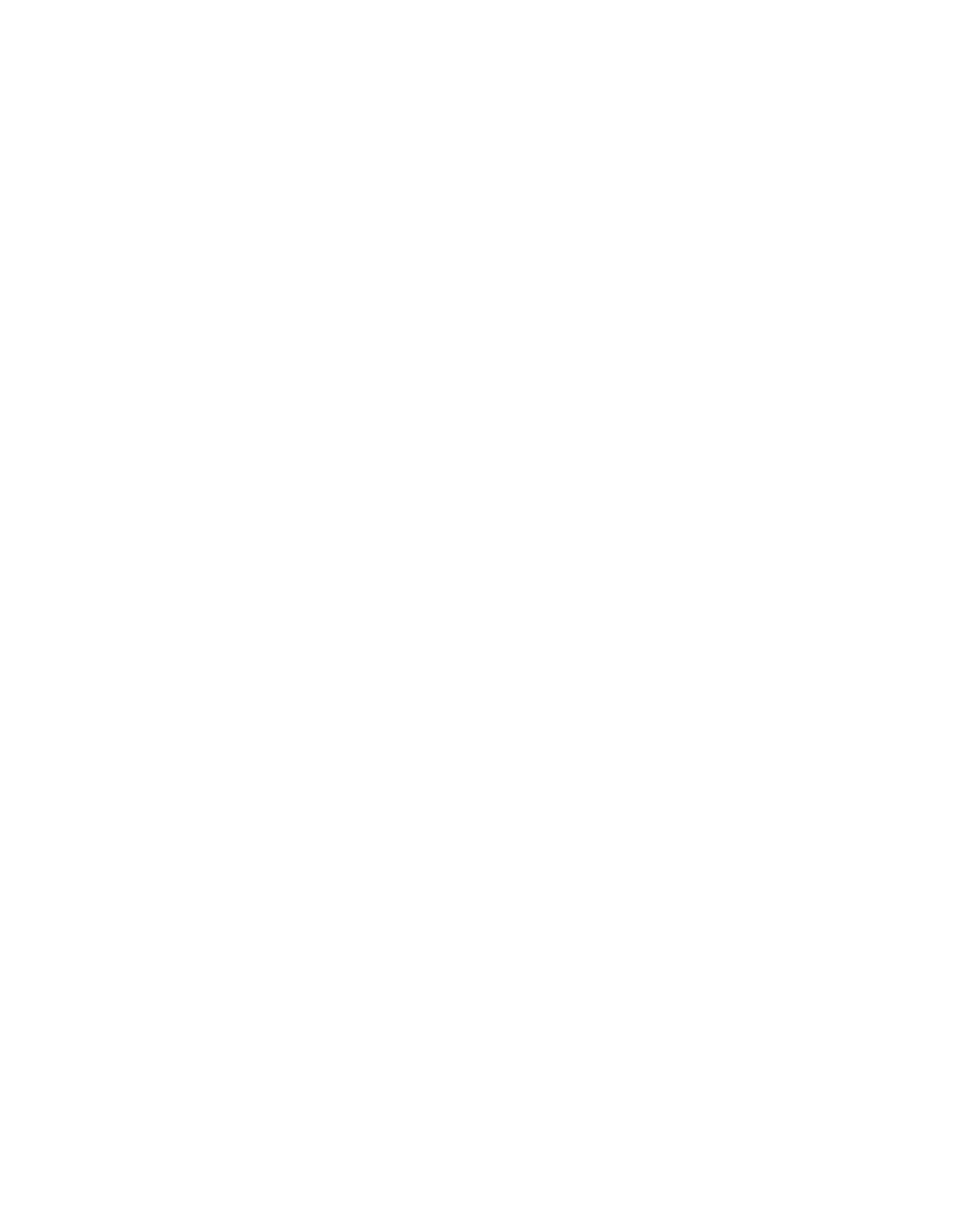### Tmax molded case circuit-breakers Dimensions T8 series

Overall dimensions T8 with front terminals **Fixed circuit breaker - 1600/2000/2500 A**

**Front terminals – F**



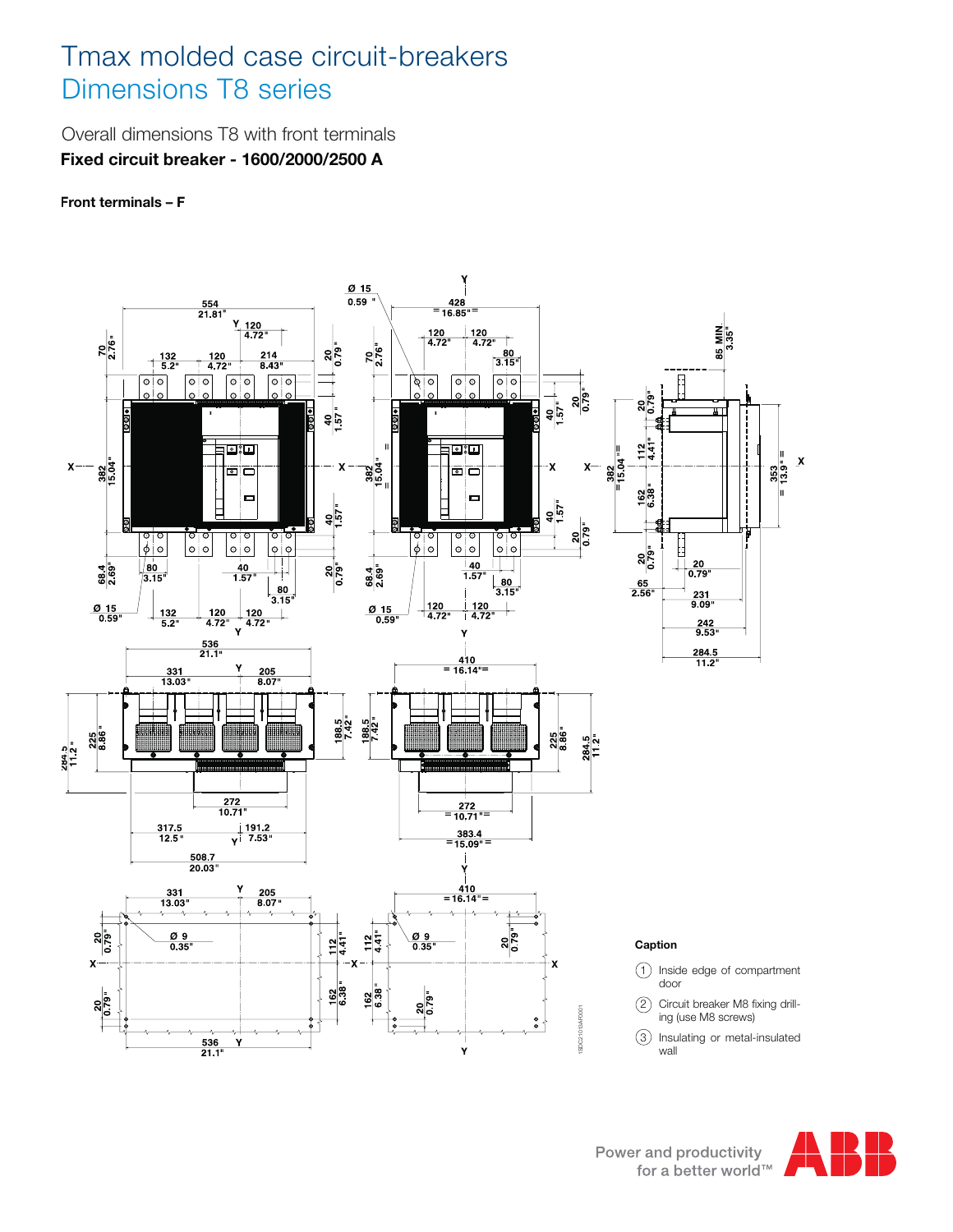### Tmax molded case circuit-breakers Dimensions T8 series

Overall dimensions T8 with rear vertical terminals **Fixed circuit breaker - 1600/2000/2500 A**

**Rear vertical terminals – VR**



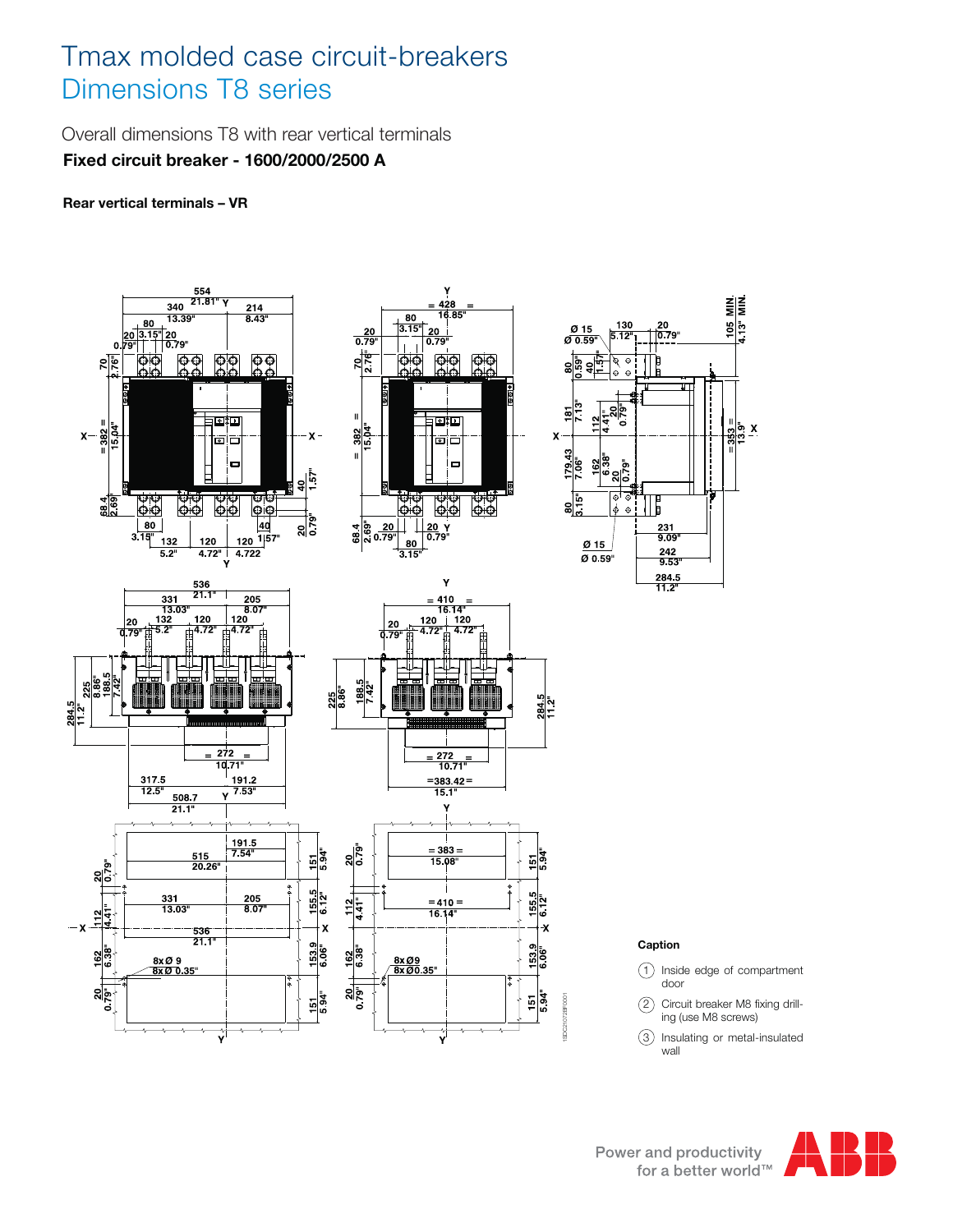## Tmax molded case circuit-breakers Dimensions T8 series

Overall dimensions T8 with rear vertical terminals

**Fixed circuit breaker - 3000 A**

**Rear vertical terminals – VR**